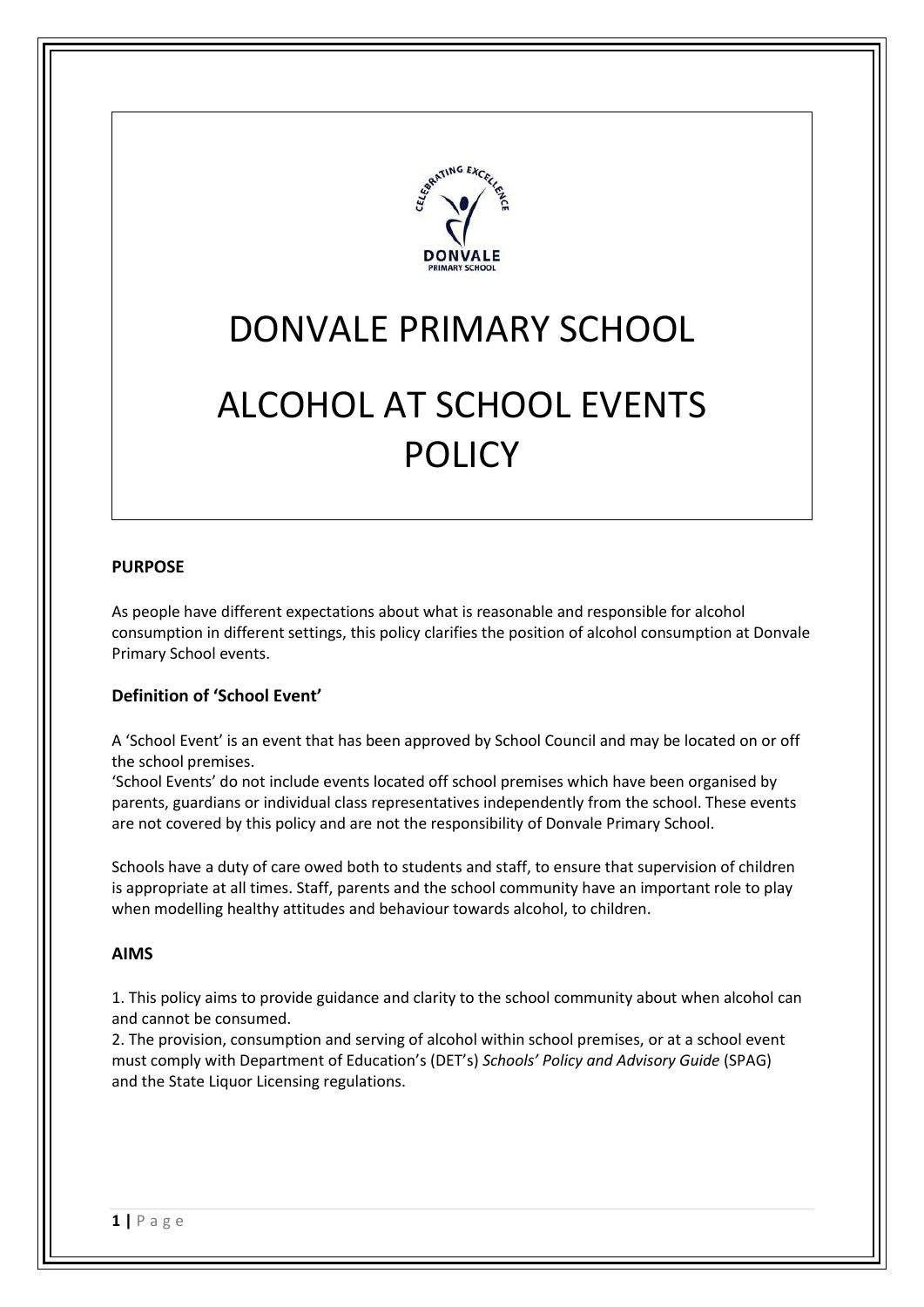## **POLICY**

1. Alcohol **must not** be provided, served or consumed when students are present on school premises or at school events away from the school premises.

2. Alcohol **may be** provided at school events after prescribed school hours (whether on or away from the school premises) where children are **not** present. Alcohol may be available or offered for sale, provided that the following procedures are in compliance:

- prior approval is sought from School Council. Examples of the type of applications of which the School Council may approve include; private functions organised by School Council, outside organisations hiring or leasing school buildings or private staff functions which exclude students.
- School Council or a committee organising an event must nominate and appoint an Events Coordinator who must comply with all State Liquor Licensing regulations and obtain necessary permits within 30 days of the proposed event.
- all advertising for a school event should stipulate the start and finish times of the event. This is necessary, as alcohol must cease to be served one hour prior to the designated finish time
- at least one volunteer parent with a Responsible Serving of Alcohol (RSA) Certificate must be present at each event where alcohol is served
- non-alcoholic options must be readily available
- each event must have a designated area where alcohol can be consumed
- parents are required to model appropriate and responsible behaviour at these events.

3. Students must not be involved in fundraising events which have an alcoholic beverage as a prize.

4. It is the role of the Principal (or their representative), to determine how to respond to students and/or parents who have been drinking during school hours and/or who have brought alcohol onto school premises.

Such incidents are to be treated seriously and the Principal should notify the police if, where students are concerned, the source of the supply (such as a retailer), can be identified.

5. Staff and volunteer parents supervising on school camps and excursions are required to adhere to the Alcohol at School Events Policy.

All school camps and excursions must be alcohol free. Alcohol consumption by students, staff and parent volunteers on excursions or school camps is prohibited.

Staff supervising on school camps and excursions are referred to the DET guidelines regarding their obligation to act in accordance with their duty of care towards students which is in force during the entire time of the camp or excursion.

Staff must be aware that consumption of alcohol by staff during staff camps or excursions is:

- inconsistent with the standard of professional conduct necessary to maintain community confidence in these activities
- is considered unwise
- could lead to allegations of negligence and loss of WorkCover rights.